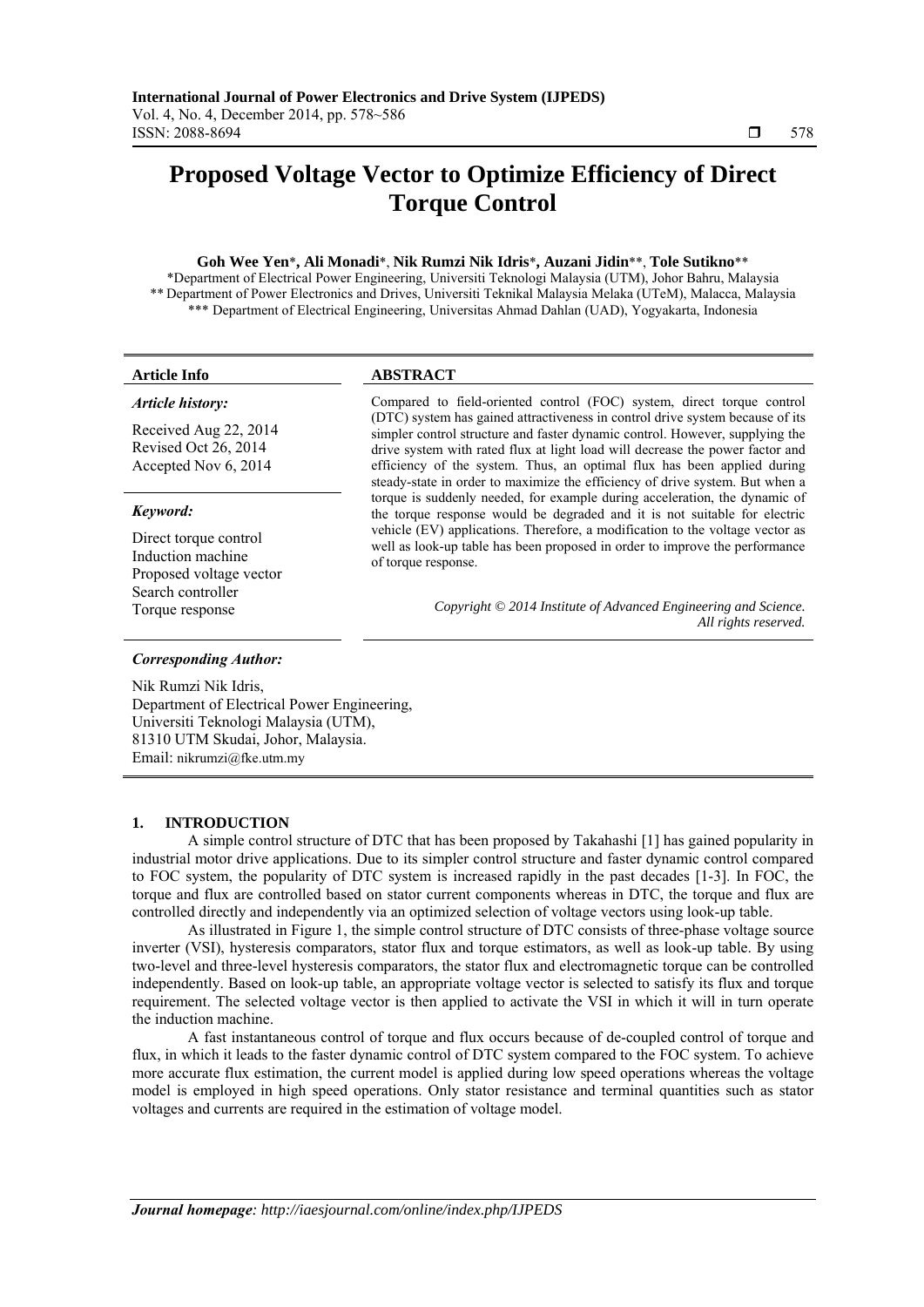

Figure 1. Simple Control Structure of DTC

In order to fully utilized the power and lengthen the life span of induction motor, an optimal efficiency of the drive system is an important factor to be implemented in EV applications. Usually, induction motors are operated at light load and thus, supplying the motor at its rated flux will decrease the power factor and efficiency of the drive [4]. Therefore, researchers have been working on the efficiency optimization of drive system in recent years but there is still no suitable method to achieve the fast instantaneous torque response of DTC drive.

Two main methods have been proposed to maximize efficiency in DTC drive system. These methods are known as flux search controller (SC) [4-12] and loss model controller (LMC) [13-16]. The former method measures input power or stator current of the system while decreasing the flux value in a consecutive step. When the input power or stator current is at its minimized value, the optimal flux is obtained. Meanwhile, by applying loss model equations, the optimal flux of latter method is determined. When copper losses are approximately equal to iron losses, the optimize efficiency of drive system is achieved.

Instead of just concentrated on searching for the optimal flux, improving the dynamic torque is also an essential factor to be considered in order to optimize the efficiency of DTC system. This is because supplying the drive system at its optimum flux will cause the torque response to be degraded when a rated torque is suddenly needed. Therefore, a modification to look-up table as well as DTC algorithm has been done so that the dynamic torque is achieved during transient state.

#### **2. EFFECTS OF VOLTAGE VECTOR**

The effect of voltage vector on torque response has been studied in order to improve the performance of torque response, as shown in Figure 2. Based on Figure 2 (b), in sector 4, the voltage vectors,  $v_{s,5}$  and  $v_{s,6}$ , are applied to increase and decrease the stator flux, respectively. In Figure 2 (a),  $v_{s,5}$  is activated to increase the stator flux and at the same time, it is capable to increase the output torque dynamically. But activating  $v_{s,6}$  to decrease the flux causes the output torque to increase slightly, and thus, it degraded the torque performance. This case is worsening when the flux is set to its optimized value for efficiency purposes.

In sector 4,  $v_{s,5}$  is considered as the most optimized voltage vector compared to  $v_{s,6}$  because it has larger tangential to the stator flux and consequently, it can produce dynamically torque. Note that, at the very beginning of sector 4, the response of torque is more dynamic when  $v_{s,s}$  is activated for a longer time because this voltage vector is tangential to stator flux. Therefore, the voltage vector that is applied to decrease the stator flux has to be modified so that the proposed voltage vector can produce larger tangential to stator flux in order to improve torque performance.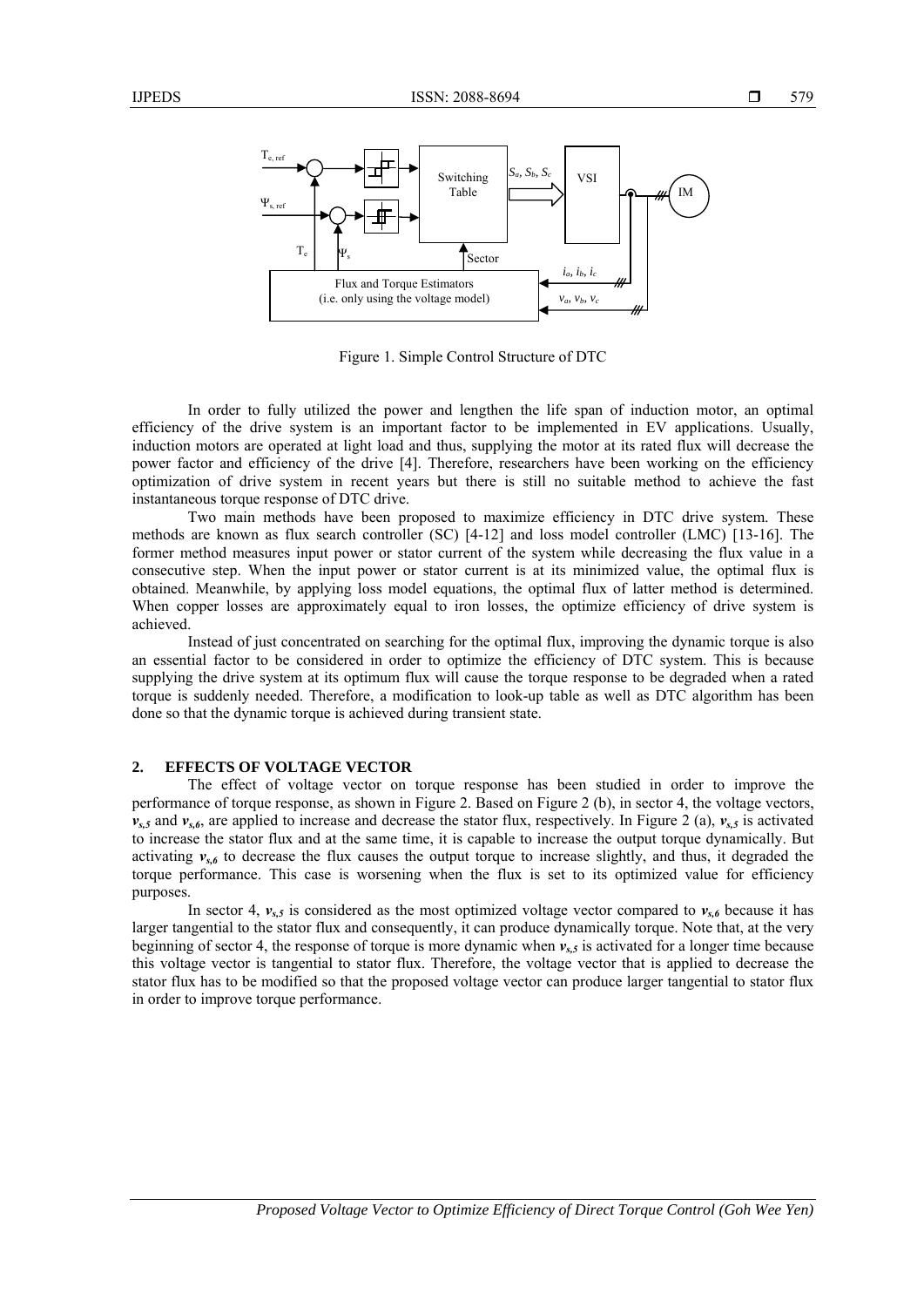

Figure 2. Voltage Vector (a) Effects on Torque Response, and (b) Controlling Stator Flux

#### **3. RESEARCH METHOD**

A proposed voltage vector is produced between two conventional voltage vectors by applying vector's parallelogram law. Compared to the conventional voltage vector, the proposed voltage vector has longer amplitude and an angle of 30° adjacent to the conventional voltage vector. For instance, addition of  $v_{s,5}$  to  $v_{s,6}$  will obtain  $v_{s,5-6}$ , as shown in Figure 3, and their respective equations are calculated in (1).

$$
v_{s,5-6} = [(v_{sd,5} + v_{sd,6}) (v_{sq,5} + v_{sq,6})]
$$
\n(1)



Figure 3. Vector's Parallelogram Law

In Figure 4, the red line indicates the proposed voltage vector whereas the black line represents the conventional voltage vector. In proposed method,  $v_{s,6}$  is activated instead of  $v_{s,6}$  when the flux is required to be reduced. The proposed voltage vector has a larger tangential to stator flux in which it is believed to improve the torque performance when decreasing the flux. In conventional DTC system, the switching of voltage vector is more regular in the middle of a sector compared to the beginning and end of a sector. Consequently, activating the proposed voltage vector also reduces the switching of voltage vector when it is in the middle of a sector and thus, it increases the torque dynamically.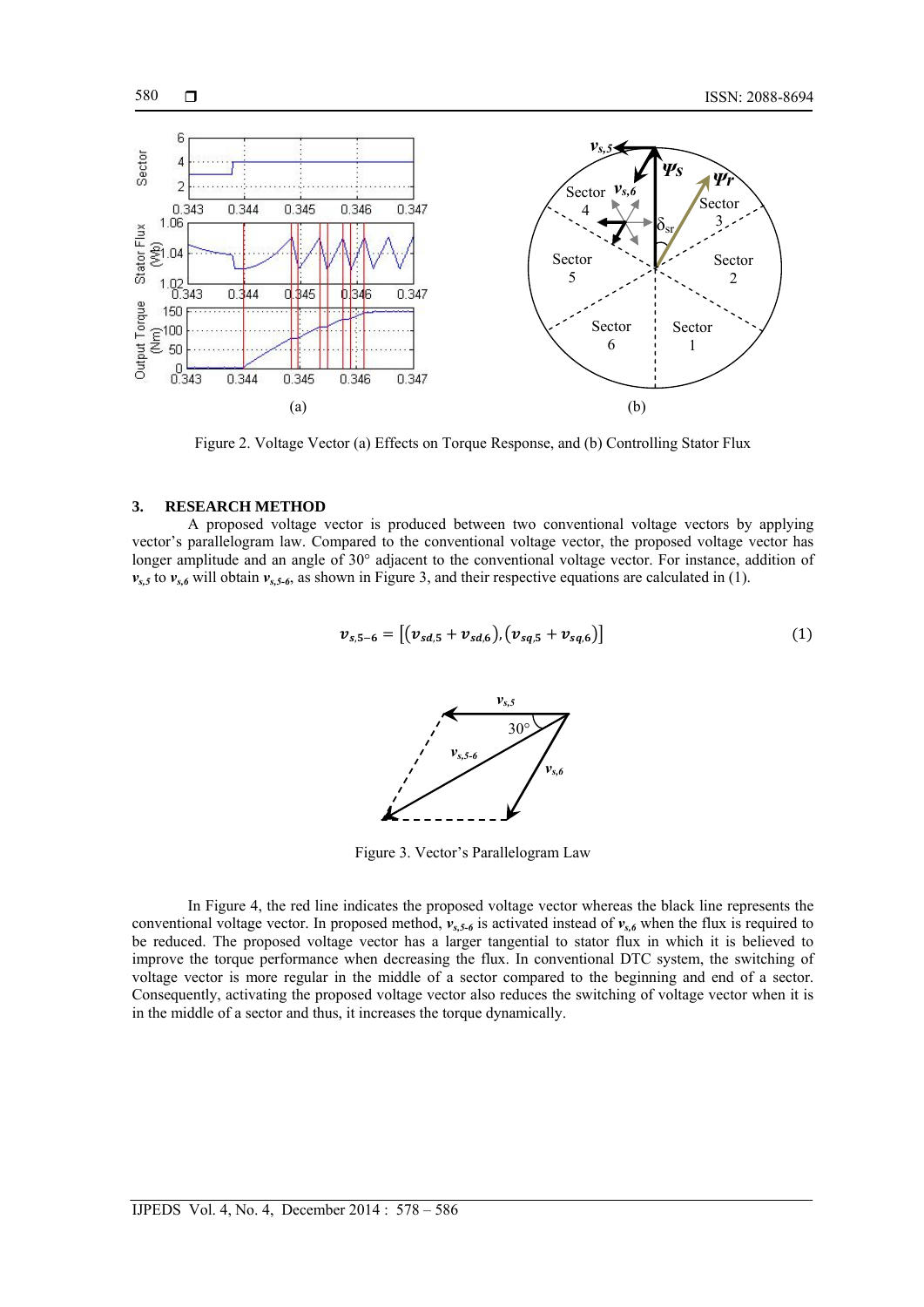

Figure 4 Proposed Voltage Vector

By applying the proposed method, the amplitude of proposed voltage vector is almost twice of the amplitude of conventional method. The increasing amplitude of voltage vector will cause the value of stator flux and output torque to be increased as well. Therefore, the amplitude of proposed voltage vector can be reduced by estimating a ratio between proposed and conventional voltage vector, as follows:

$$
Ratio = \frac{V_{s,k-k}}{V_{s,k}}
$$
 (2)

where  $V_{s,k-k}$  is the amplitude of proposed voltage vector and  $V_{s,k}$  is the amplitude of conventional voltage vector.

After introducing the estimated ratio, it can be seen that the d-q axis of proposed voltage vector is exchanged with the d-q axis of conventional voltage vector. Therefore, the d-q axis of proposed voltage vector is given in (3) and (4):

$$
v_{sd,k-k} = \frac{2}{3} V_{DC} (0.866 S_b - 0.866 S_c)
$$
 (3)

 $v_{sq,k-k} = \frac{2}{3} V_{DC} (S_a - 0.5S_b - 0.5S_c)$  (4)

The switching state of VSI can be implemented in the look-up table with modified DTC algorithm since d-q axis of proposed voltage vector is exchanged with d-q axis of conventional voltage vector. The proposed look-up table with modified DTC algorithm is shown in Table 1. In order to improve the dynamic of output torque, the modified look-up table with DTC algorithm is implemented only during transient state. Meanwhile, the conventional look-up table is applied during steady-state.

| <b>Stator Flux</b><br>Error Status,<br>$\Psi_s^+$ | Torque<br>Error<br>Status,<br>$T_{stat}$ | Sector                  | Sector                | Sector                 | Sector<br>4             | Sector                | Sector<br>6             |
|---------------------------------------------------|------------------------------------------|-------------------------|-----------------------|------------------------|-------------------------|-----------------------|-------------------------|
|                                                   |                                          | $v_{s,2}$               | $v_{s,3}$             | $v_{s,4}$              | $v_{s,5}$               | $v_{s,6}$             | $v_{s,1}$               |
|                                                   |                                          | $v_{s,0}$               | $v_{s.7}$             | $v_{s,0}$              | $v_{s.7}$               | $v_{s,0}$             | $v_{s.7}$               |
|                                                   | -1                                       | $v_{s, 5-6} (v_{s, 6})$ | $v_{s,1-6} (v_{s,5})$ | $v_{s,1-2} (v_{s,4})$  | $v_{s,2-3}$ $(v_{s,3})$ | $v_{s,3-4} (v_{s,2})$ | $v_{s, 4-5} (v_{s, 1})$ |
| $\theta$                                          |                                          | $v_{s,2-3}$ $(v_{s,3})$ | $v_{s,3-4} (v_{s,2})$ | $v_{s, 4-5} (v_{s,1})$ | $v_{s,5-6}$ $(v_{s,6})$ | $v_{s,1-6} (v_{s,5})$ | $v_{s,1-2} (v_{s,4})$   |
|                                                   |                                          | $v_{s,7}$               | $v_{s,\theta}$        | $v_{s,7}$              | $v_{s,0}$               | $v_{s,7}$             | $v_{s,0}$               |
|                                                   | - 1                                      | $v_{s,5}$               | $v_{s,6}$             | $v_{s,1}$              | $v_{s,2}$               | $v_{s,3}$             | $v_{s,4}$               |

Table 1 Modified Look-Up Table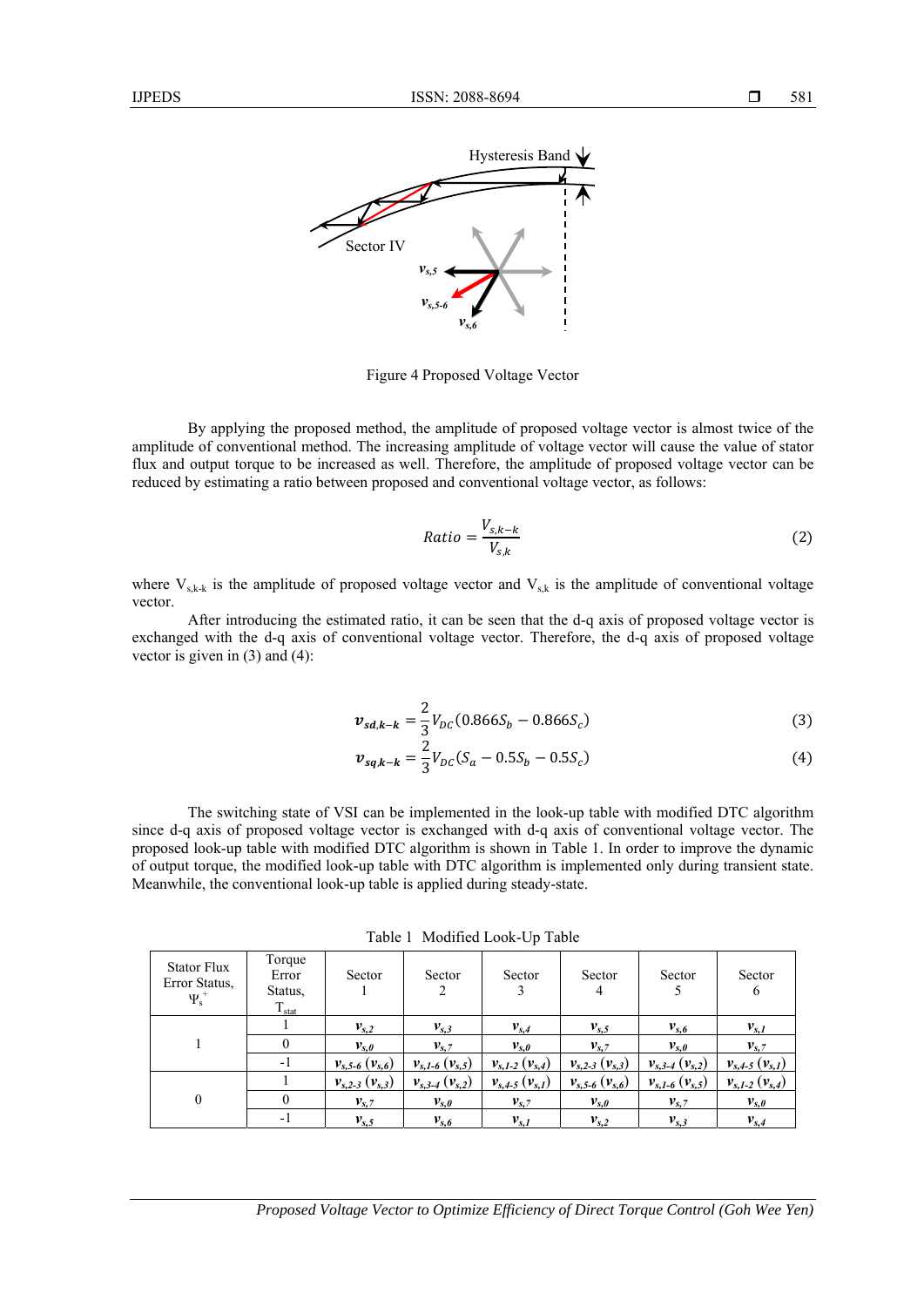As shown in Table 1, the respective proposed voltage vector can be obtained when the voltage vector in bracket is activated. In other words, the voltage vector in bracket indicates the switching state of the respective proposed voltage vector. For example, in sector 1,  $v_{s,2}$  is applied to increase the flux and  $v_{s,2-3}$  is activated to decrease the flux. Both of these voltage vectors are capable to increase the output torque. But in order to activate  $v_{s,2-3}$ , the switching state of  $v_{s,3}$  has to be implemented.

### **4. RESULTS AND ANALYSIS**

The simulation of DTC drive system has been constructed using MATLAB's SIMULINK blocks, as shown in Figure 5. The specifications and parameters of induction machine used in the simulation are given in Table 2. The modified look-up table with DTC algorithm has been attached in parallel to the conventional look-up table with DTC algorithm. The modified look-up table with DTC algorithm has been activated for 5ms only during transient state whereas during steady-state, the conventional look-up table with DTC algorithm has been implemented.



Figure 5. Simulation of DTC Drive System

| Table 2 Specifications and Parameters of Induction Motor |  |
|----------------------------------------------------------|--|
|----------------------------------------------------------|--|

| Parameters                        | Values                   |
|-----------------------------------|--------------------------|
| DC voltage                        | 340V                     |
| Stator resistance, $R_s$          | $0.25\Omega$             |
| Rotor resistance, $R_r$           | $0.2\Omega$              |
| Stator inductance, L <sub>s</sub> | 0.0971H                  |
| Rotor inductance, $L_r$           | 0.0971H                  |
| Mutual inductance, $L_m$          | 0.0955H                  |
| Frequency, f                      | 50Hz                     |
| Inertia motor, J                  | $0.046$ kgm <sup>2</sup> |
| Pole pairs, p                     | 2                        |
| Sampling time                     | $50\mu s$                |
| Rated flux                        | 1.04Wb                   |
| Rated torque                      | 150Nm                    |

In order to optimize the efficiency of drive system, the SC method has been implemented in DTC drive system. The SC is activated at  $t=1s$  with step flux of 0.043Wb, sample time of 0.1s and at its rated speed. Basically, the rated flux is applied to the system and after the system has reached its steady-state, the corresponding current value is measured. Then, the flux is decreased with step flux and the corresponding current value is measured again. When the new stator current  $(I_{s,k})$  is smaller than the previous stator current  $(I_{s,k-1})$ , the flux value is decreased with step flux, and vice-versa. The SC method is continuing until it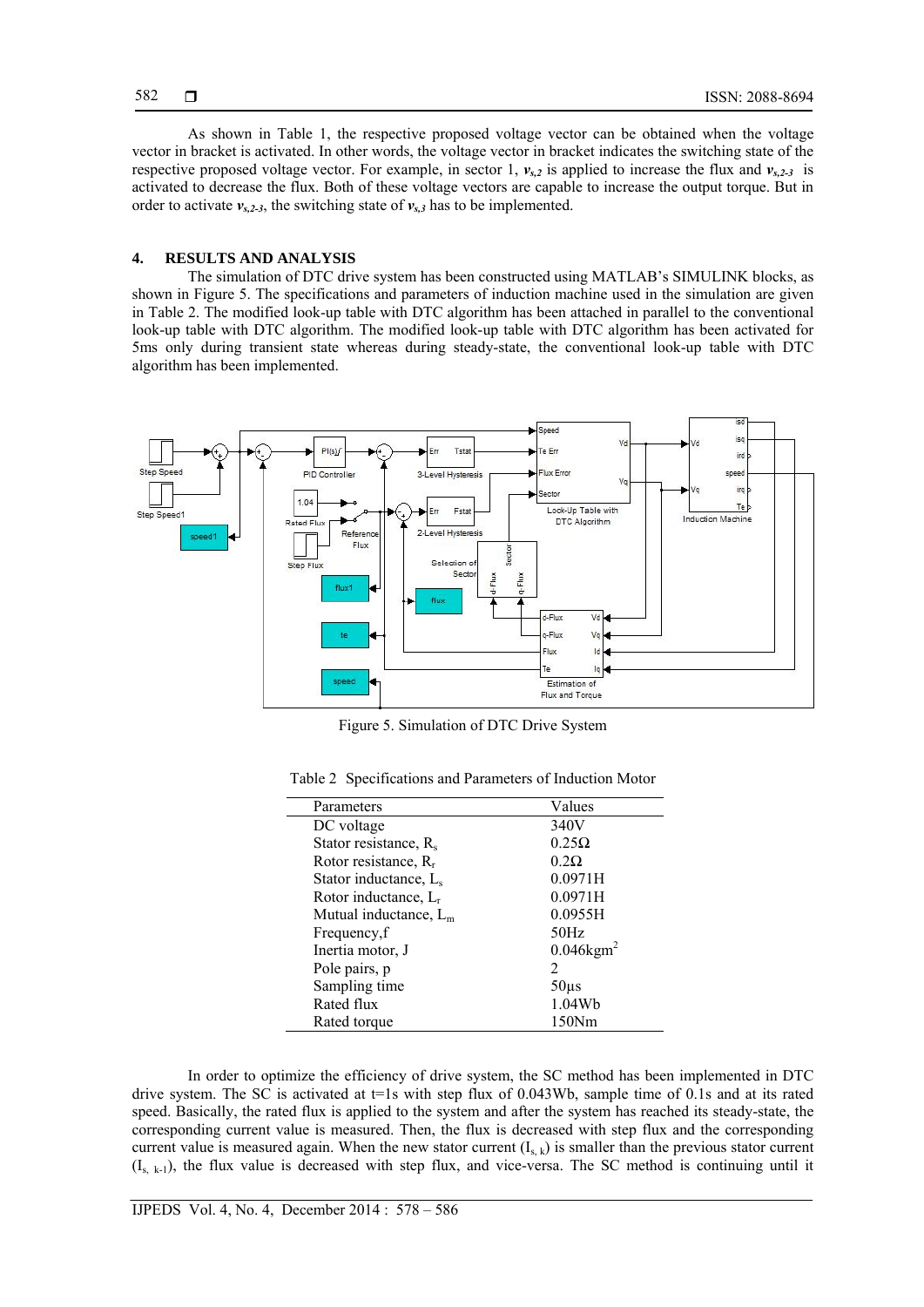reaches its optimum flux value. From Figure 6, the optimal flux is obtained after 0.3s with flux value of 0.89Wb.



Figure 6. Flux Search Controller

#### **3.1. Voltage Vector**

As discussed earlier, the conventional and proposed voltage vector has been proven in Figure 7. The blue line indicates the conventional voltage vector whereas the red line denotes the proposed voltage vector. Based on this figure, the proposed voltage vector has same amplitude as the conventional voltage vector and it is 30° adjacent to the conventional voltage vector.



Figure 7. Voltage Vector

#### **3.2. Torque Performance**

In order to examine the effectiveness of proposed voltage vector towards the dynamic torque at light load, a step flux and torque is applied from 0.89Wb to 1.04Wb and from 0Nm to 150Nm respectively at beginning, middle and end of a sector, as shown in Figure 8. In Figure 8 (a) and (b), the stator flux of proposed method is increased beyond rated flux for a short duration because d-axis stator flux is slightly decreased and q-axis stator flux is slightly increased compared to conventional method. However, the output torque is not affected by the slightly increased of stator flux. Meanwhile, in Figure 8 (a), the output torque is decreased to 120Nm at t=0.505s because the flux is decreased to its rated value.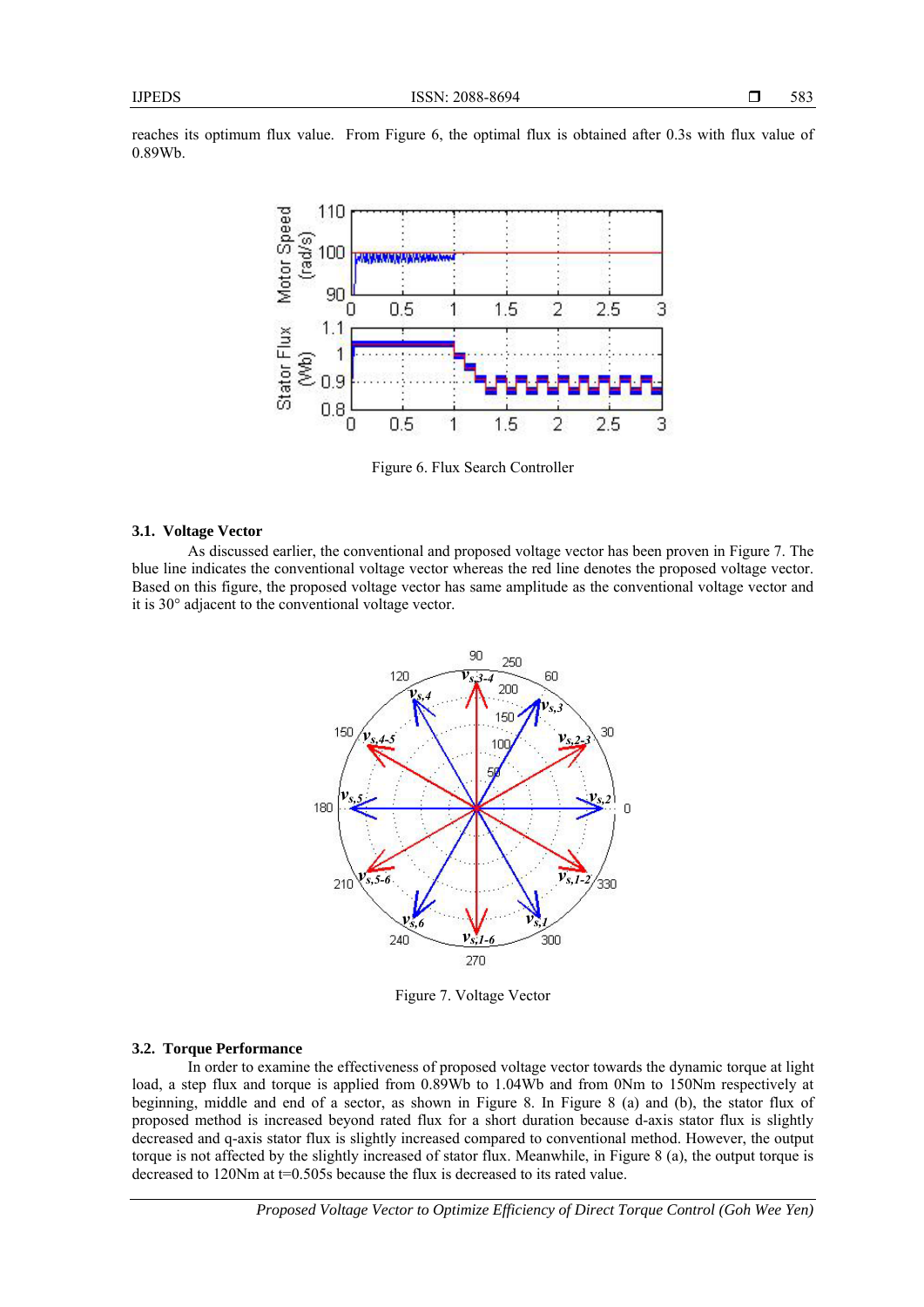At beginning of a sector, the conventional and proposed method achieved the rated torque in 2ms. But when a step torque is applied at the middle of a sector, the conventional method requires 2.8ms to achieve its rated torque whereas the proposed method needs 2.4ms to attain its rated torque. The proposed method has improved the performance of torque response by 0.4ms compared to conventional method. Meanwhile, at the end of a sector, the conventional and proposed method requires 3.5ms and 3.0ms to reach their rated torque, respectively. By implementing the proposed method, the torque response can be improved by 0.5ms.



Figure 8 Torque Performance on (a) Beginning, (b) Middle, and (c) End, of a Sector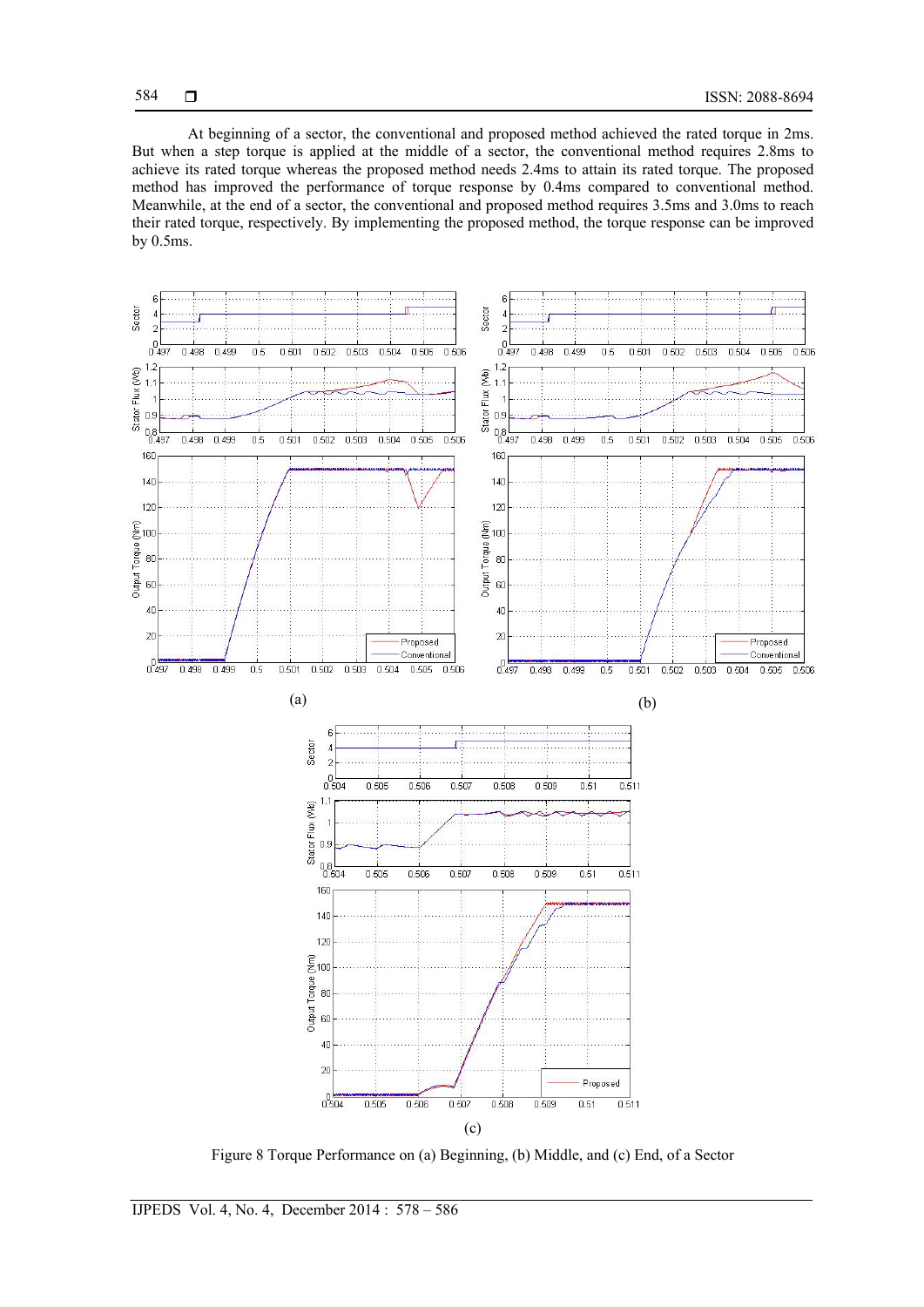From Figure 8 (a), the applied voltage vector is activated for a longer period since the voltage vector is tangential with respect to stator flux. As mentioned earlier, only the voltage vector that is used to decrease the stator flux is modified; hence, the conventional and proposed method applied the same voltage vector to increase flux in which it caused the conventional and proposed method to reach rated torque at the same time. Based on Figure 8 (b) and (c), it can be seen that the torque performance is improved when the voltage vector is activated for a longer period, in which it can be controlled by generating a larger tangential to the stator flux. Besides that, voltage vector that has larger tangential respective to stator flux is able to reduce the switching of voltage vector. Consequently, it is necessary to modify the angle of voltage vector so that a dynamic torque can be produced during transient state.

#### **5. CONCLUSION**

During steady-state, the flux has to be set to an optimum value in order to optimize the efficiency of DTC drive system. However, the dynamic of output torque would be degraded when a torque is suddenly needed and it is not suitable to be implemented in EV applications. Therefore, an adjustment to the look-up table as well as DTC algorithm has been constructed by modifying the angle of voltage vector so that a larger tangential with respect to the flux is yielded. Based on the results, it can be concluded that the proposed voltage vector improves the performance of torque response during transient state. Therefore, this method is believed to optimize the efficiency of DTC drive system and at the same time, the dynamic of torque response is improved.

# **ACKNOWLEDGEMENTS**

The authors would like to express their appreciation to Universiti Teknologi Malaysia (UTM) for providing Zamalah's Scholarship and Ministry of Education for fund research grant (R.J130000.7823.4F380) in this research.

#### **REFERENCES**

- [1] I. Takahashi and T. Noguchi, "A New Quick-Response and High-Efficiency Control Strategy of an Induction Motor," *Industry Applications, IEEE Transactions on,* vol. IA-22, pp. 820-827, 1986.
- [2] T. Abe, T. G. Habetler, F. Profumo, and G. Griva, "Evaluation of a high performance induction motor drive using direct torque control," in *Power Conversion Conference, 1993. Yokohama 1993., Conference Record of the*, 1993, pp. 444-449.
- [3] I. Takahashi and T. Noguchi, "Take a look back upon the past decade of direct torque control [of induction motors]," in *Industrial Electronics, Control and Instrumentation, 1997. IECON 97. 23rd International Conference on*, 1997, pp. 546-551 vol.2.
- [4] S. Kaboli, E. Vahdati-Khajeh, M. R. Zolghadri, and A. Homaifar, "A fast optimal flux search controller with improved steady state behavior for DTC based induction motor drives," in *Electric Machines and Drives, 2005 IEEE International Conference on*, 2005, pp. 1732-1736.
- [5] S. Kaboli, M. R. Zlghadri, and A. Emadi, "A Fast Flux Search Controller for DTC Based Induction Motor Drives," in *Power Electronics Specialists Conference, 2005. PESC '05. IEEE 36th*, 2005, pp. 739-744.
- [6] S. Kaboli, M. R. Zolghadri, and E. Vahdati-Khajeh, "A Fast Flux Search Controller for DTC-Based Induction Motor Drives," *Industrial Electronics, IEEE Transactions on,* vol. 54, pp. 2407-2416, 2007.
- [7] S. Kaboli, E. Vahdati-Khajeh, M. R. Zolghadri, and A. Homaifar, "on the Performance of Optimal Flux Search Controller for DTC Based Induction Motor Drives," in *Electric Machines and Drives, 2005 IEEE International Conference on*, 2005, pp. 1752-1756.
- [8] S. Kaboli, M. R. Zolghadri, D. Roye, and A. Emadi, "Online optimal flux controller for DTC based induction motor drives," in *Industrial Electronics Society, 2004. IECON 2004. 30th Annual Conference of IEEE*, 2004, pp. 1391-1395 Vol. 2.
- [9] N. Sadati, S. Kaboli, H. Adeli, E. Hajipour, and M. Ferdowsi, "Online Optimal Neuro-Fuzzy Flux Controller for DTC Based Induction Motor Drives," in *Applied Power Electronics Conference and Exposition, 2009. APEC 2009. Twenty-Fourth Annual IEEE*, 2009, pp. 210-215.
- [10] S. Vamsidhar and B. G. Fernandas, "Design and development of energy efficient sensorless direct torque controlled induction motor drive based on real time simulation," in *Industrial Electronics Society, 2004. IECON 2004. 30th Annual Conference of IEEE*, 2004, pp. 1349-1354 Vol. 2.
- [11] G. Calzada-Lara, F. Pazos-Flores, and R. Alvarez-Salas, "A new Direct Torque Control for a better efficiency of the induction motor," in *Power Electronics Congress (CIEP), 2010 12th International*, 2010, pp. 78-83.
- [12] I. Kioskeridis and N. Margaris, "Loss minimization in scalar-controlled induction motor drives with search controllers," *Power Electronics, IEEE Transactions on,* vol. 11, pp. 213-220, 1996.
- [13] D. Gan and O. Ojo, "Efficiency Optimizing Control of Induction Motor Using Natural Variables," *Industrial Electronics, IEEE Transactions on,* vol. 53, pp. 1791-1798, 2006.